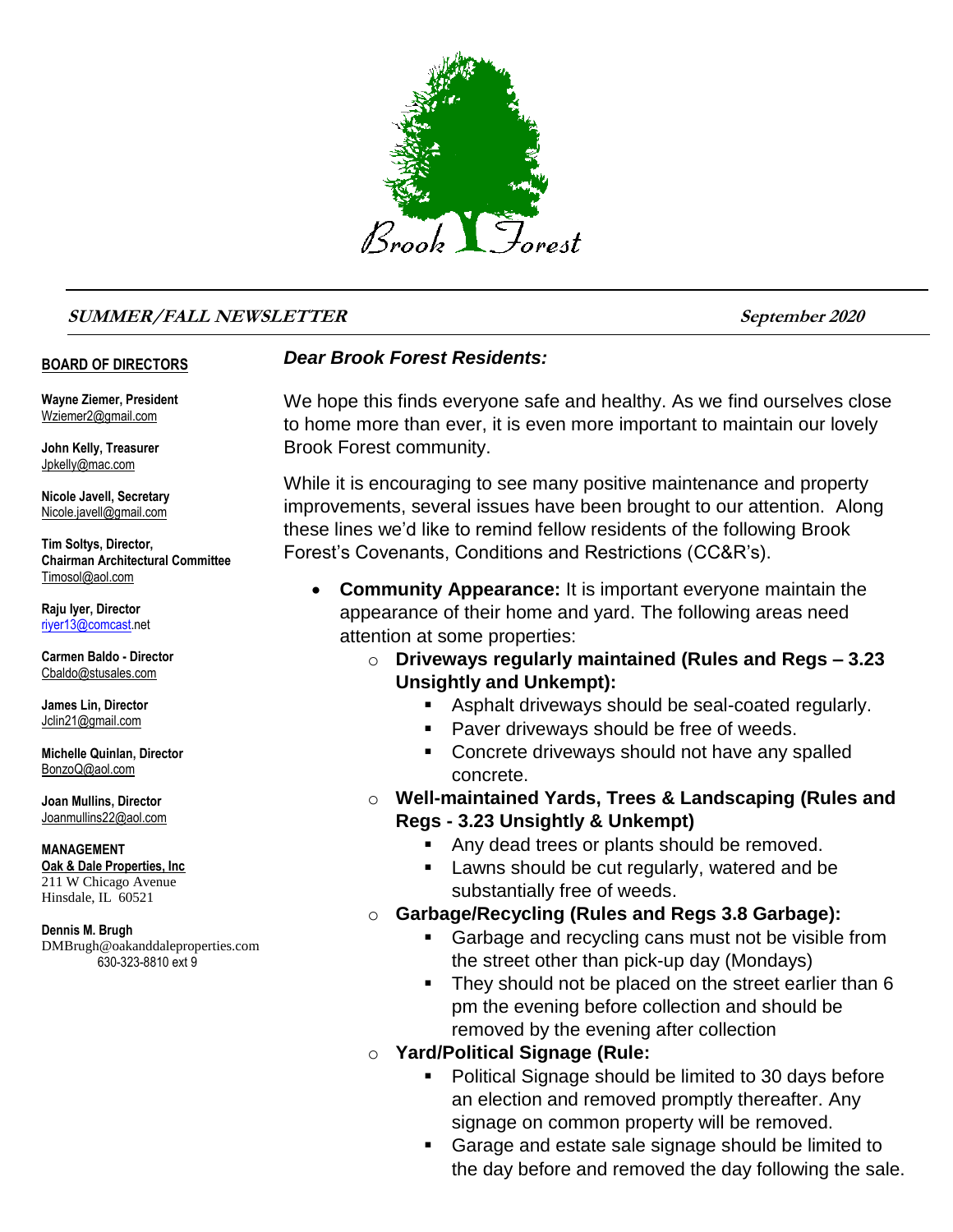**Fences (3.1 Architectural Review Guidelines):** Fences are prohibited except around swimming pools or hot tubs (as required by the Village of Oak Brook) and along Midwest Road and 31st Street. Fences must be approved by the Brook Forest Architectural Review Committee. Fences around the pool area can be no farther than 10 feet from the pool edge and no farther than 5 feet from the edge of a hot tub. Any existing fences that were approved prior to 1995 that do not meet this requirement cannot be altered or replaced and are in violation of the covenants and must be removed. **All other fences are in violation and must be removed.**

# **Fines for Violation/s range for \$25 - \$150 per week.**

#### *If you are in need of contractors/vendors to do work for you, please reach out to management for contact information.*

**Security:** We all want our neighborhood to be safe and crime free. We have installed cameras on each of our entrances to help the Oak Brook Police Department in the event of an incident. This has yielded mixed results. The following changes & improvements have been made to improve our security.

- **Training of the Police Department to access camera footage in the event of a reported** incident.
- Weekly monitoring and reporting that the camera systems are functioning properly by an independent firm.
- Don't make yourself a target. **Lock your car doors if left outside**.

 Lastly, **if you see something suspicious, call 911**. The Police are more than happy to investigate.

## **HOA Common Areas:**

## **Tennis Courts:**

 $\circ$  The courts have been resurfaced and striped for both tennis and pickle ball. The courts are for the exclusive use of Brook Forest residents. A combination lock will be placed on the entrance as a security measure. Contact Oak and Dale if you need this code. Please do not share with nonresidents.

## **Ginger Creek waterway:**

o The creek has been treated to eliminate the prolific lily pad growth which has occurred this year. This should allow the creek to revert back to its natural state and continue to be an amenity to the community.

## **Entrances:**

o The lighting at the entrances is being studied to enhance the level of illumination and increase safety.

o Additionally, safety and lane markings will be refreshed at entrance medians.

## **Village Improvements:**

**Waterline Replacement:**